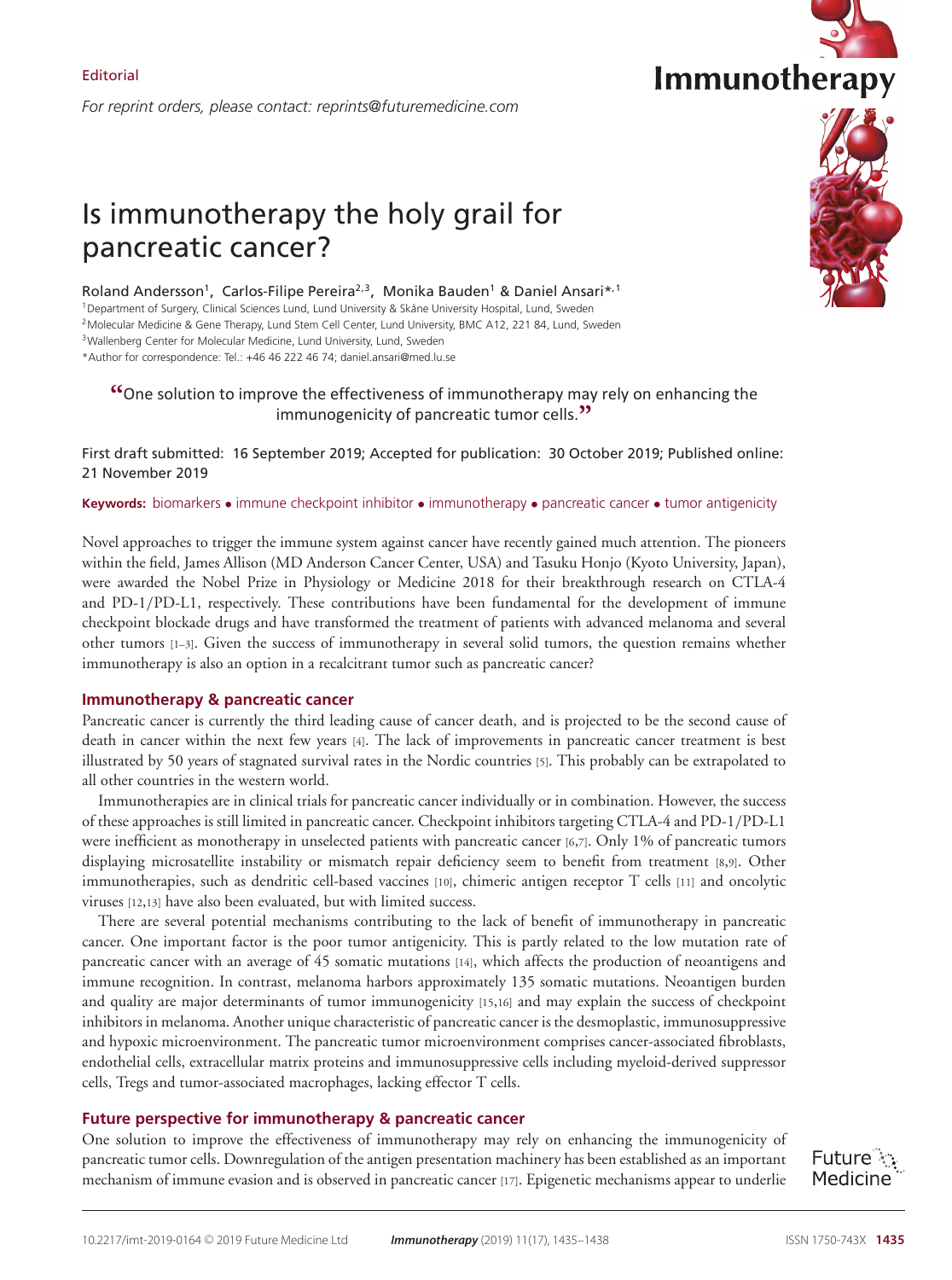MHC-I downregulation impairing the ability of tumor cells to generate peptides from tumor antigens that can be processed and presented to cognate T cells [18]. Restoring or interfering with the MHC-I presentation pathway in pancreatic tumor cells may therefore open opportunities to increase antigenicity and responsiveness to immune checkpoint blockade [19,20]. Furthermore, immunotherapy may need to be combined with drugs that sensitize the tumor microenvironment by reprogramming the tumor vasculature and the immune compartment. These include myeloid-derived suppressor cells and Tregs, in order to overcome microenvironment-induced treatment resistance and enhance antitumor immune activity [21].

Importantly, there is an unmet need for developing predictive biomarkers of immunotherapy response to enable precision therapy. The recent molecular classification of pancreatic cancer indicates the possibility to use immunotherapy in subgroups of patients, at least from a theoretical point of view. An immunogenic subtype, involving upregulation of immune networks in acquired immune suppression, has been described [22]. Further characterization of the immunogenic subtype of pancreatic cancer has revealed subsets of PD-L1+/CD8high patients in whom inhibiting the PD-1 pathway may bolster  $CD8<sup>+</sup>$  T-cell responses and lead to improved survival [23]. Additional predictive variables may need to be evaluated in combination in order to generate individual immune profiles. These factors include tumor mutation burden, copy number variation, human leukocyte antigen (HLA) class diversity, T-cell repertoire, TGF-β expression and tumor microbiome [24,25].

The future of cancer immunotherapy may take benefit from innovations in computational models and biotechnology. One option is to integrate molecular datasets and machine-learning algorithms. For example, machine learning was applied to molecular data generated from massively parallel sequencing of mutations within melanoma tumors in order to predict those mutated peptides that bind with high affinity to HLA molecules [26]. Using this approach, immunogenic vaccines could be generated, which target the predicted neoantigens. The results showed that four of six vaccinated melanoma patients had no recurrence 2 years after vaccination, while two patients with progressive disease were treated with anti-PD-1 treatment and demonstrated complete tumor regression.

Another option is to make use of novel methods to optimize drug delivery and targeting. Many solid tumors are characterized by a 'leaky' vasculature and an abundance of extracellular matrix proteins, such as collagen. Immune checkpoint inhibitors conjugated to a collagen-binding domain and fused to IL-2 have been shown to effectively target the tumor, enhance treatment efficacy and improve immune activation within the tumor microenvironment [27]. Furthermore, nanotechnology can improve the spatio-temporal release of immunotherapy, by enhancing biodistribution and extending local drug release [28]. For example, nanoparticles have been generated that are MMP-2 sensitive, carry a photosensitizer and are conjugated to PD-L1 antibodies [29]. These nanoparticles accumulate at the tumor site, which triggers release of the antibody. Near-infrared radiation activates the photosensitizer to produce reactive oxygen species, which sensitizes the cancer cells to PD-L1 blockade.

Finally, molecular imaging may become important in order to visualize immunotherapy targets within tissues, improve patient selection and monitor treatment. Immuno-PET is a noninvasive method that combines positron emission tomography with radiolabeled antibodies, proteins or peptides in order to map cell-surface molecular targets. Several clinical trials are underway to determine the benefit of immuno-PET to monitor responses to immunotherapy [30]. In the preclinical setting, novel imaging models have been developed using, for example, nanoparticles for visualization of multiple immune targets at the same time [31]. Additional studies are needed to translate these diagnostic approaches to the clinical setting.

#### **Conclusion**

In conclusion, immunotherapeutic intervention in pancreatic cancer has so far rendered little success. General limitations that may explain lack of efficacy includes poor immunogenicity, highly immunosuppressive microenvironment and lack of reliable stratifying biomarkers. An increasing number of clinically available immunotherapeutic agents are opening new avenues to harness the immune system against pancreatic tumors. Improvement might be obtained by approaches to reprogram tumor cells and their microenvironment for immunotherapy, as well as development of predictive biomarker models and molecular imaging, in order to enable precision therapy and overcome drug resistance.

## Financial & competing interests disclosure

The authors have no relevant affiliations or financial involvement with any organization or entity with a financial interest in or financial conflict with the subject matter or materials discussed in the manuscript. This includes employment, consultancies, honoraria, stock ownership or options, expert testimony, grants or patents received or pending, or royalties.

No writing assistance was utilized in the production of this manuscript.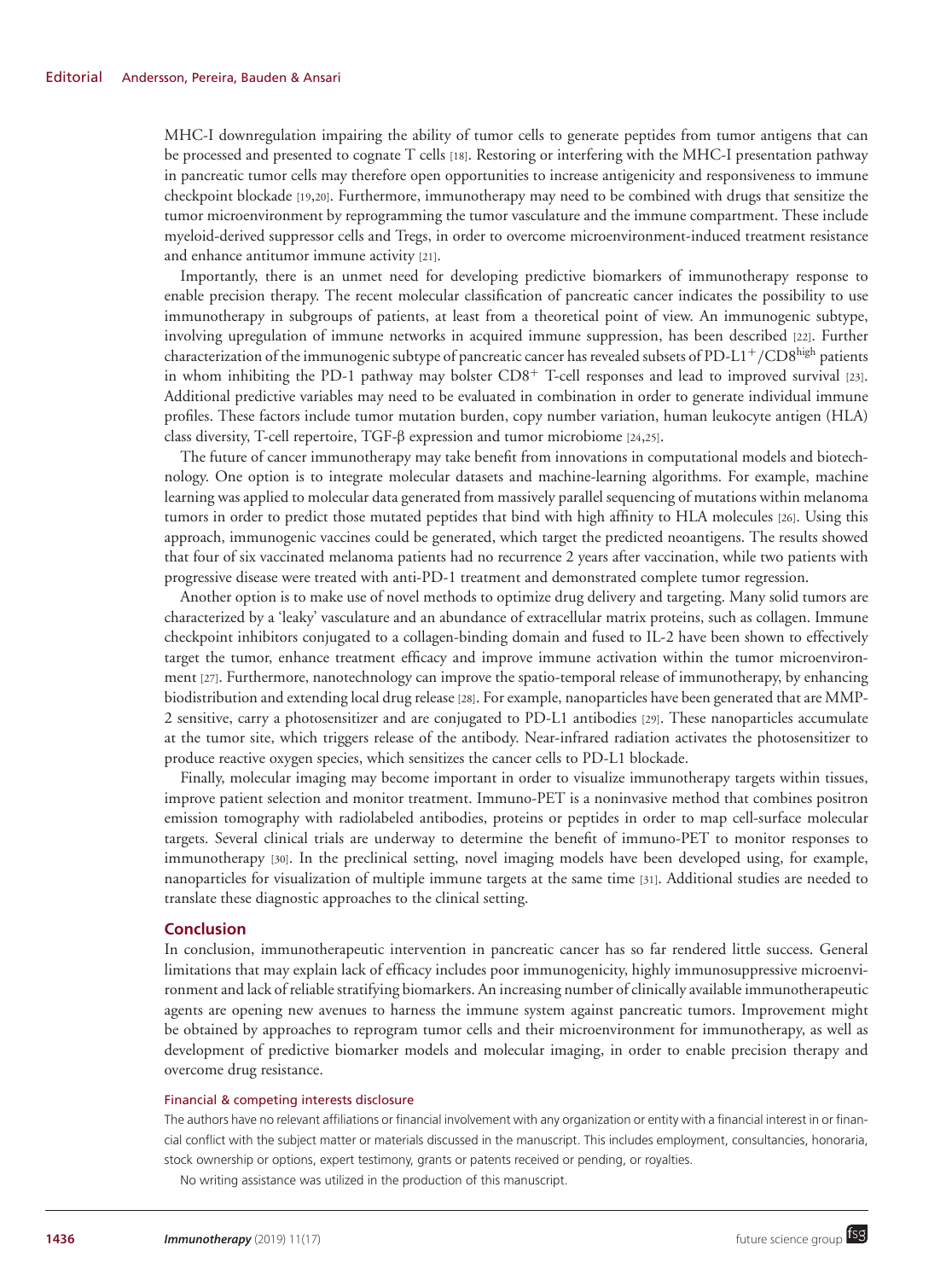## Ethical conduct of research

The authors state that they have obtained appropriate institutional review board approval or have followed the principles outlined in the Declaration of Helsinki for all human or animal experimental investigations.

## **References**

- [1](https://www.futuremedicine.com/action/showLinks?pmid=30361170&crossref=10.1016%2FS1470-2045%2818%2930700-9&coi=1%3ACAS%3A528%3ADC%252BC1cXhvFOqsr3K&citationId=p_1). Hodi FS, Chiarion-Sileni V, Gonzalez R *et al.* Nivolumab plus ipilimumab or nivolumab alone versus ipilimumab alone in advanced melanoma (CheckMate 067): 4-year outcomes of a multicentre, randomised, Phase III trial. *Lancet. Oncol.* 19(11), 1480–1492 (2018).
- [2](https://www.futuremedicine.com/action/showLinks?pmid=29658845&crossref=10.1056%2FNEJMoa1801946&coi=1%3ACAS%3A528%3ADC%252BC1cXhtV2rtrnL&citationId=p_2). Hellmann MD, Ciuleanu TE, Pluzanski A *et al.* Nivolumab plus ipilimumab in lung cancer with a high tumor mutational burden. *N. Engl. J. Med.* 378(22), 2093–2104 (2018).
- [3](https://www.futuremedicine.com/action/showLinks?pmid=30779529&crossref=10.1056%2FNEJMoa1816714&coi=1%3ACAS%3A528%3ADC%252BC1MXntVKis7w%253D&citationId=p_3). Rini BI, Plimack ER, Stus V *et al.* Pembrolizumab plus axitinib versus sunitinib for advanced renal-cell carcinoma. *N. Engl. J. Med.* 380(12), 1116–1127 (2019).
- [4](https://www.futuremedicine.com/action/showLinks?pmid=24840647&crossref=10.1158%2F0008-5472.CAN-14-0155&coi=1%3ACAS%3A528%3ADC%252BC2cXovFalur0%253D&citationId=p_4). Rahib L, Smith BD, Aizenberg R, Rosenzweig AB, Fleshman JM, Matrisian LM. Projecting cancer incidence and deaths to 2030: the unexpected burden of thyroid, liver, and pancreas cancers in the United States. *Cancer Res.* 74(11), 2913–2921 (2014).
- [5](https://www.futuremedicine.com/action/showLinks?system=10.2217%2Ffon-2016-0010&coi=1%3ACAS%3A528%3ADC%252BC28Xht1aju7jP&citationId=p_5). Ansari D, Tingstedt B, Andersson B *et al.* Pancreatic cancer: yesterday, today and tomorrow. *Future Oncol.* 12(16), 1929–1946 (2016).
- [6](https://www.futuremedicine.com/action/showLinks?pmid=27920468&crossref=10.3748%2Fwjg.v22.i43.9457&coi=1%3ACAS%3A528%3ADC%252BC2sXitVajsrzP&citationId=p_6). Johansson H, Andersson R, Bauden M, Hammes S, Holdenrieder S, Ansari D. Immune checkpoint therapy for pancreatic cancer. *World J. Gastroenterol.* 22(43), 9457–9476 (2016).
- [7](https://www.futuremedicine.com/action/showLinks?pmid=29853732&crossref=10.3748%2Fwjg.v24.i20.2137&coi=1%3ACAS%3A528%3ADC%252BC1MXhs1CnsLc%253D&citationId=p_7). Hilmi M, Bartholin L, Neuzillet C. Immune therapies in pancreatic ductal adenocarcinoma: where are we now? *World J. Gastroenterol.* 24(20), 2137–2151 (2018).
- [8](https://www.futuremedicine.com/action/showLinks?pmid=27856273&crossref=10.1053%2Fj.gastro.2016.09.060&coi=1%3ACAS%3A528%3ADC%252BC28XitFSls7fI&citationId=p_8). Humphris JL, Patch AM, Nones K *et al.* Hypermutation in pancreatic cancer. *Gastroenterology* 152(1), 68–74.e62 (2017).
- [9](https://www.futuremedicine.com/action/showLinks?crossref=10.1093%2Fannonc%2Fmdz116&coi=1%3ASTN%3A280%3ADC%252BB3M7isFyjtw%253D%253D&citationId=p_9). Luchini C, Bibeau F, Ligtenberg MJL *et al.* ESMO recommendations on microsatellite instability testing for immunotherapy in cancer, and its relationship with PD-1/PD-L1 expression and tumour mutational burden: a systematic review-based approach. *Ann. Oncol.* 30(8), 1232–1243 (2019).
- [1](https://www.futuremedicine.com/action/showLinks?pmid=29946224&crossref=10.1186%2Fs12935-018-0585-0&citationId=p_10)0. Deicher A, Andersson R, Tingstedt B, Lindell G, Bauden M, Ansari D. Targeting dendritic cells in pancreatic ductal adenocarcinoma. *Cancer Cell. Int.* 18, 85 (2018).
- [1](https://www.futuremedicine.com/action/showLinks?crossref=10.1155%2F2019%2F3425291&citationId=p_11)1. Hou B, Tang Y, Li W, Zeng Q, Chang D. Efficiency of CAR-T therapy for treatment of solid tumor in clinical trials: a meta-analysis. *Dis. Markers* 2019, 11 (2019).
- [1](https://www.futuremedicine.com/action/showLinks?pmid=12576418&coi=1%3ACAS%3A528%3ADC%252BD3sXhtVKksr0%253D&citationId=p_12)2. Hecht JR, Bedford R, Abbruzzese JL et al. A Phase I/II trial of intratumoral endoscopic ultrasound injection of ONYX-015 with intravenous gemcitabine in unresectable pancreatic carcinoma. *Clin. Cancer Res.* 9(2), 555–561 (2003).
- [1](https://www.futuremedicine.com/action/showLinks?pmid=11313805&crossref=10.1038%2Fsj.gt.3301398&coi=1%3ACAS%3A528%3ADC%252BD3MXhs1Kmsrw%253D&citationId=p_13)3. Mulvihill S, Warren R, Venook A *et al.* Safety and feasibility of injection with an E1B-55 kDa gene-deleted, replication-selective adenovirus (ONYX-015) into primary carcinomas of the pancreas: a Phase I trial. *Gene Ther.* 8(4), 308–315 (2001).
- [1](https://www.futuremedicine.com/action/showLinks?pmid=23539594&crossref=10.1126%2Fscience.1235122&coi=1%3ACAS%3A528%3ADC%252BC3sXksFOhsb0%253D&citationId=p_14)4. Vogelstein B, Papadopoulos N, Velculescu VE, Zhou S, Diaz LA Jr, Kinzler KW. Cancer genome landscapes. *Science* 339(6127), 1546–1558 (2013).
- [1](https://www.futuremedicine.com/action/showLinks?pmid=29132146&crossref=10.1038%2Fnature24462&coi=1%3ACAS%3A528%3ADC%252BC2sXhslygtLjP&citationId=p_15)5. Balachandran VP, Luksza M, Zhao JN *et al.* Identification of unique neoantigen qualities in long-term survivors of pancreatic cancer. *Nature* 551(7681), 512–516 (2017).
- [1](https://www.futuremedicine.com/action/showLinks?pmid=26359337&crossref=10.1126%2Fscience.aad0095&coi=1%3ACAS%3A528%3ADC%252BC2MXhs1antLnJ&citationId=p_16)6. Van Allen EM, Miao D, Schilling B *et al.* Genomic correlates of response to CTLA-4 blockade in metastatic melanoma. *Science* 350(6257), 207–211 (2015).
- [1](https://www.futuremedicine.com/action/showLinks?pmid=17302733&crossref=10.1111%2Fj.1365-2249.2006.03289.x&coi=1%3ACAS%3A528%3ADC%252BD2sXlt1GrsLY%253D&citationId=p_17)7. Pandha H, Rigg A, John J, Lemoine N. Loss of expression of antigen-presenting molecules in human pancreatic cancer and pancreatic cancer cell lines. *Clin. Exp. Immunol.* 148(1), 127–135 (2007).
- [1](https://www.futuremedicine.com/action/showLinks?pmid=29487978&crossref=10.1007%2Fs00262-018-2131-2&coi=1%3ACAS%3A528%3ADC%252BC1cXktVyrurc%253D&citationId=p_18)8. Cai L, Michelakos T, Yamada T *et al.* Defective HLA class I antigen processing machinery in cancer. *Cancer Immunol. Immunother.* 67(6), 999–1009 (2018).
- [1](https://www.futuremedicine.com/action/showLinks?pmid=26796069&crossref=10.1016%2Fj.coi.2015.12.007&coi=1%3ACAS%3A528%3ADC%252BC28Xlt1CltQ%253D%253D&citationId=p_19)9. Garrido F, Aptsiauri N, Doorduijn EM, Garcia Lora AM, Van Hall T. The urgent need to recover MHC class I in cancers for effective immunotherapy. *Curr. Opin. Immunol* 39, 44–51 (2016).
	- 20. Rosa FF, Pires CF, Kurochkin I *et al.* Direct reprogramming of fibroblasts into antigen-presenting dendritic cells. *Sci. Immunol.* 3(30), eaau4292 (2018).
- 21. Datta M, Coussens LM, Nishikawa H, Hodi FS, Jain RK. Reprogramming the tumor microenvironment to improve immunotherapy: emerging strategies and combination therapies. *Am. Soc. Clin. Oncol. Educ. Book* 39, 165–174 (2019).
- [2](https://www.futuremedicine.com/action/showLinks?pmid=26909576&crossref=10.1038%2Fnature16965&coi=1%3ACAS%3A528%3ADC%252BC28XjtFOisr0%253D&citationId=p_22)2. Bailey P, Chang DK, Nones K *et al.* Genomic analyses identify molecular subtypes of pancreatic cancer. *Nature* 531(7592), 47–52 (2016).
- [2](https://www.futuremedicine.com/action/showLinks?pmid=31043417&crossref=10.1158%2F2326-6066.CIR-18-0822&citationId=p_23)3. Danilova L, Ho WJ, Zhu Q *et al.* Programmed cell death ligand-1 (PD-L1) and CD8 expression profiling identify an immunologic subtype of pancreatic ductal adenocarcinomas with favorable survival. *Cancer Immunol. Res.* 7(6), 886–895 (2019).
- [2](https://www.futuremedicine.com/action/showLinks?pmid=30755690&crossref=10.1038%2Fs41568-019-0116-x&coi=1%3ACAS%3A528%3ADC%252BC1MXmt1ymsLc%253D&citationId=p_24)4. Havel JJ, Chowell D, Chan TA. The evolving landscape of biomarkers for checkpoint inhibitor immunotherapy. *Nat. Rev. Cancer.* 19(3), 133–150 (2019).
- [2](https://www.futuremedicine.com/action/showLinks?pmid=31398337&crossref=10.1016%2Fj.cell.2019.07.008&coi=1%3ACAS%3A528%3ADC%252BC1MXhsFKktrvI&citationId=p_25)5. Riquelme E, Zhang Y, Zhang L *et al.* Tumor microbiome diversity and composition influence pancreatic cancer outcomes. *Cell* 178(4), 795–806.e712 (2019).